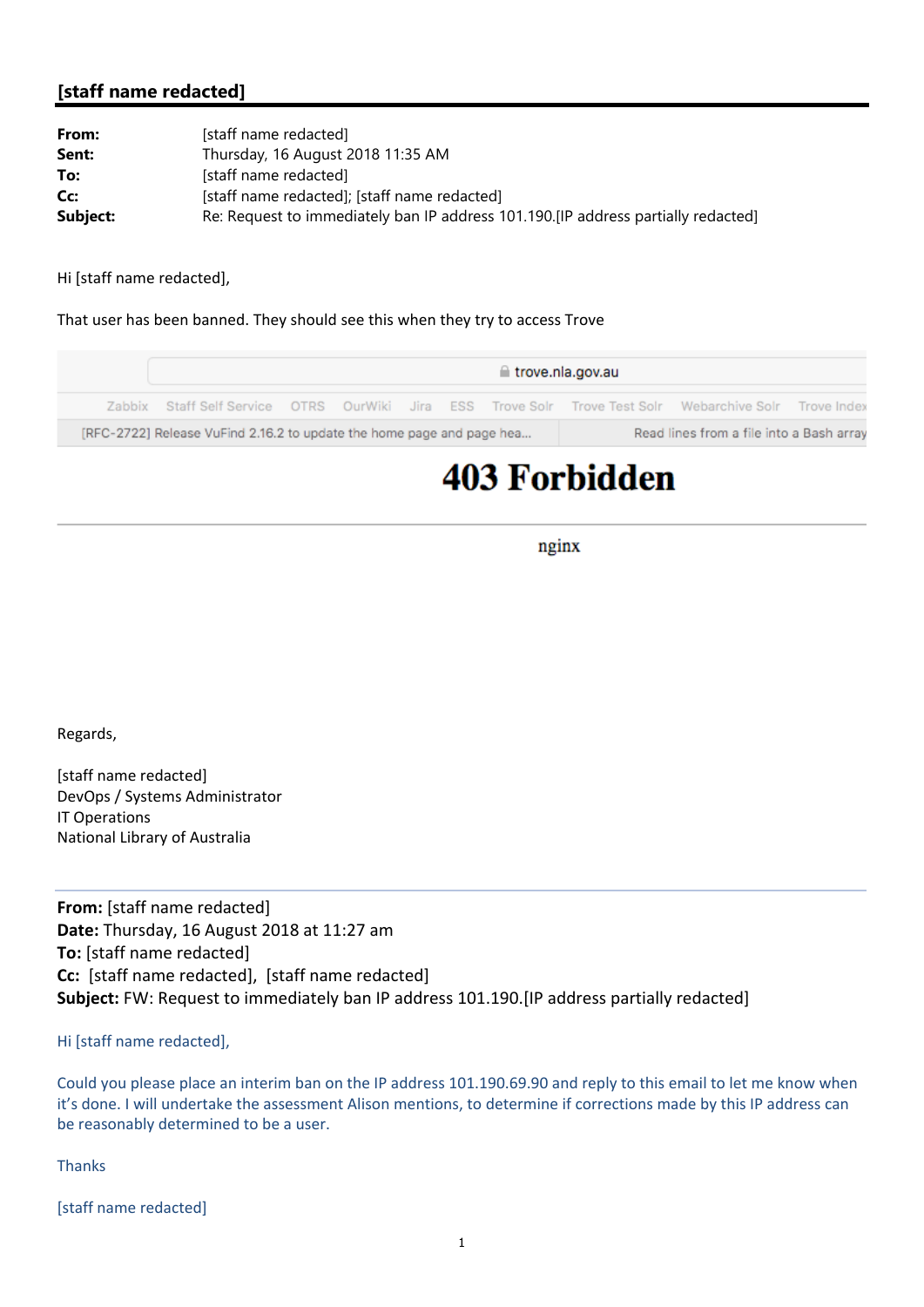**From:** Alison Dellit **Sent:** Thursday, 16 August 2018 11:23 AM **To:** [staff name redacted] **Cc:** [staff name redacted] **Subject:** RE: Request to immediately ban IP address 101.190.[IP address partially redacted]

I discussed process with [staff name redacted] this morning, and we agreed on the following.

Immediately implement an interim ban on the IP address.

Someone then needs to do some assessment as to whether this IP address could reasonably be construed to represent a single user (e.g. look at other corrections made from this address). If we can make a reasonable determination that the IP address does represent a user, then we can make the ban permanent.

The reason we have to go through this step is that we don't have any policy provision for banning IP addresses – just users. So we can't place a ban on an IP address unless we have made a determination that it is a surrogate for user.

## Alison

**From:** [staff name redacted] **Sent:** Thursday, 16 August 2018 9:51 AM **To:** Alison Dellit <ADELLIT@nla.gov.au> **Cc:** [staff name redacted] **Subject:** Request to immediately ban IP address 101.190.[IP address partially redacted]

Dear Alison,

I'm requesting permission to ban an IP address from accessing Trove. Yesterday the below anonymous comment was added to Trove.

https://trove.nla.gov.au/newspaper/article/5832275

|                                                                                                               | <b>园 Trove</b>                                     | Digitised newspapers                                     |  | Adv |  |  |  |
|---------------------------------------------------------------------------------------------------------------|----------------------------------------------------|----------------------------------------------------------|--|-----|--|--|--|
| <b><math>\bigcap</math> Newspapers:</b> / Browse / The Argus (Melbourne, Vic.: 1848 - 1957) / Mon 19 Sep 1870 |                                                    |                                                          |  |     |  |  |  |
| ❸                                                                                                             | $\blacktriangleright$ Fix this text<br>-5          |                                                          |  |     |  |  |  |
| A                                                                                                             | Why are there text errors?<br>THE FLOOD AT ECHUCA. |                                                          |  | Q   |  |  |  |
| ଭ                                                                                                             | their articles will be systematically vandalised.  | Due to Yelnod's well-known bullying activities on Trove, |  |     |  |  |  |

This threat to use Trove's text correction module to vandalise Trove and target other users for harassment poses **a reputational risk** to the National Library and the integrity of the Trove service.

IT have confirmed the IP address that made this comment is 101.190.[IP address partially redacted]

IT confirmed a number of other anonymous nuisance corrections were made from the same IP address yesterday. Those corrections have now been rolled back by Trove staff. The article IDs were 64658497 4154007 227835926